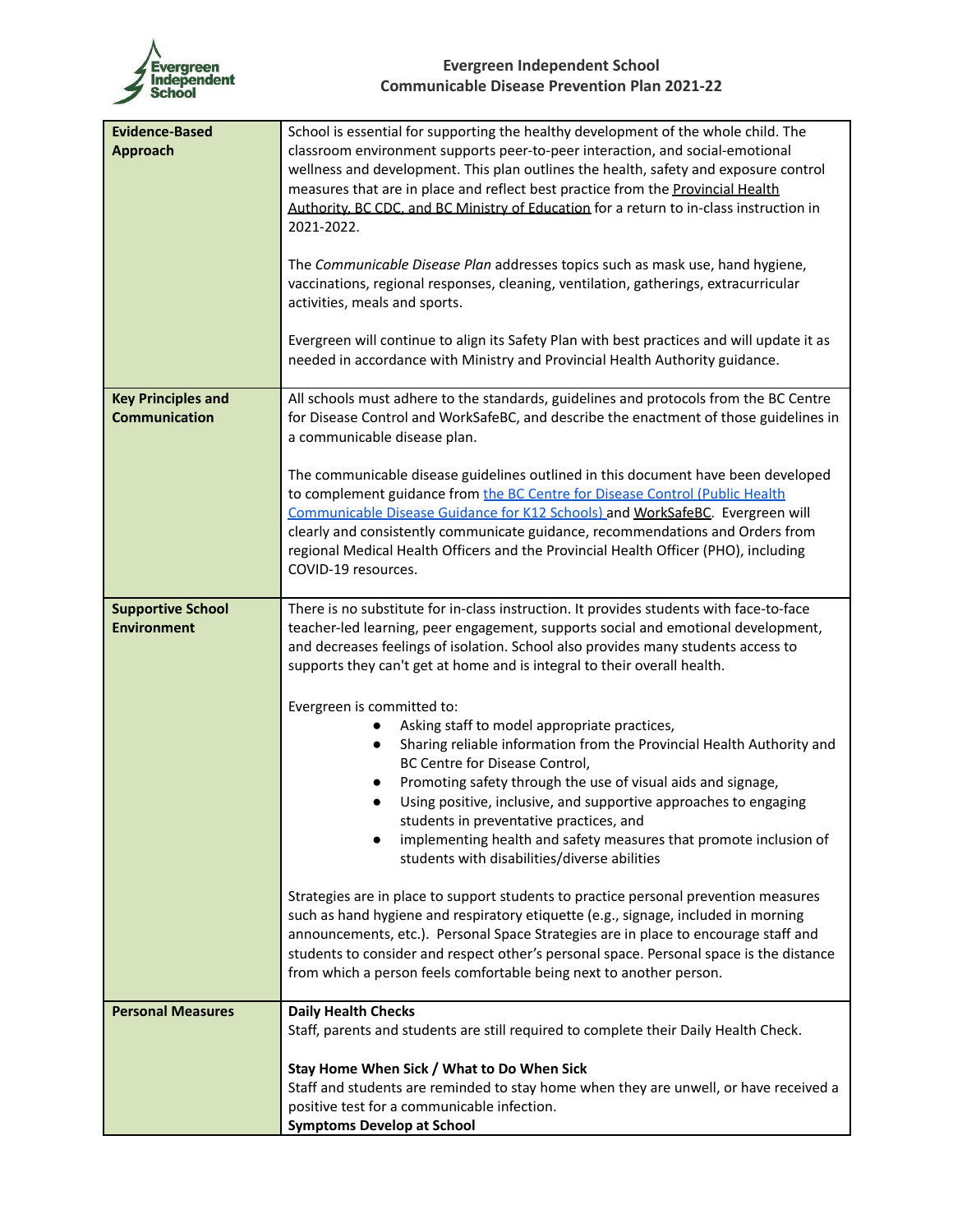|                                                                               | When a student develops symptoms at school, parents/guardians or emergency<br>contacts are notified to pick the student up from school. The student will be asked to<br>wear a mask, and will be supervised in the office or other area, away from peers, until<br>they can be picked up.<br><b>Returning to School After Illness</b><br>Health care provider notes (i.e., a doctor's note) are not required to confirm the health<br>status of any individual, beyond those required to support medical accommodation as<br>per usual practice.<br>After a positive COVID test, students and staff may return to school when all three of<br>these conditions are met:<br>1. At least 5 days have passed since symptoms started, or from the date of a<br>positive test if no symptoms were present.<br>2. Fever has resolved without the use of fever-reducing medication.<br>3. Symptoms have improved.<br><b>Hand Hygiene &amp; Respiratory Etiquette</b><br>Hand cleaning facilities are available and accessible throughout the school and are well<br>maintained. |
|-------------------------------------------------------------------------------|--------------------------------------------------------------------------------------------------------------------------------------------------------------------------------------------------------------------------------------------------------------------------------------------------------------------------------------------------------------------------------------------------------------------------------------------------------------------------------------------------------------------------------------------------------------------------------------------------------------------------------------------------------------------------------------------------------------------------------------------------------------------------------------------------------------------------------------------------------------------------------------------------------------------------------------------------------------------------------------------------------------------------------------------------------------------------|
| <b>Infection Prevention and</b><br><b>Exposure Control</b><br><b>Measures</b> | Evergreen is committed to ensuring that infection prevention and exposure control<br>measures (also known as communicable disease measures) are in place to create a safe<br>environment and reduce the spread of communicable diseases like COVID-19. Control<br>measures are more effective when multiple measures of various effectiveness can be<br>routinely implemented, including:<br>Illness policies for students and staff,<br>$\bullet$<br>Reinforcement and adoption of effective personal practices (e.g., hand<br>$\bullet$<br>hygiene, respiratory etiquette), and<br>Environmental measures (e.g., enhanced cleaning and disinfecting practices,<br>$\bullet$<br>increased ventilation).                                                                                                                                                                                                                                                                                                                                                                 |
| <b>Mental Health and</b><br>Wellbeing                                         | As a result of the pandemic, we know students, educators, staff and administrators are<br>living with anxiety, stress and other mental health needs. Evergreen is committed to<br>supporting mental health and well-being through school-wide mental health<br>prevention and promotion programs.<br>At the school and classroom level, this includes educational programs designed to<br>support students to build resiliency, coping skills and knowledge that contribute to their<br>overall wellbeing.                                                                                                                                                                                                                                                                                                                                                                                                                                                                                                                                                               |
| <b>Vaccines</b>                                                               | Vaccines are the most effective way to reduce the risk of COVID-19 in schools and<br>communities. The vaccines used in B.C. remain highly effective against COVID-19,<br>including among variants of concern (Source: BC CDC, August 24, 2021). Public health<br>strongly encourages all eligible students and staff to be fully vaccinated (i.e., receive 2<br>doses) against COVID-19 to protect themselves and those around them.                                                                                                                                                                                                                                                                                                                                                                                                                                                                                                                                                                                                                                     |
| <b>Personal Protective</b><br><b>Equipment</b>                                | <b>Masks</b><br>While masks are no longer required for general use in the school, excepting in instances<br>where staff, students or parents are experiencing symptoms, masks are welcome.<br>Non-medical masks are available for students or parents who have forgotten theirs.                                                                                                                                                                                                                                                                                                                                                                                                                                                                                                                                                                                                                                                                                                                                                                                         |
| <b>Learning Groups and</b><br><b>Physical Distancing</b>                      | <b>Learning Groups and Physical Distancing</b>                                                                                                                                                                                                                                                                                                                                                                                                                                                                                                                                                                                                                                                                                                                                                                                                                                                                                                                                                                                                                           |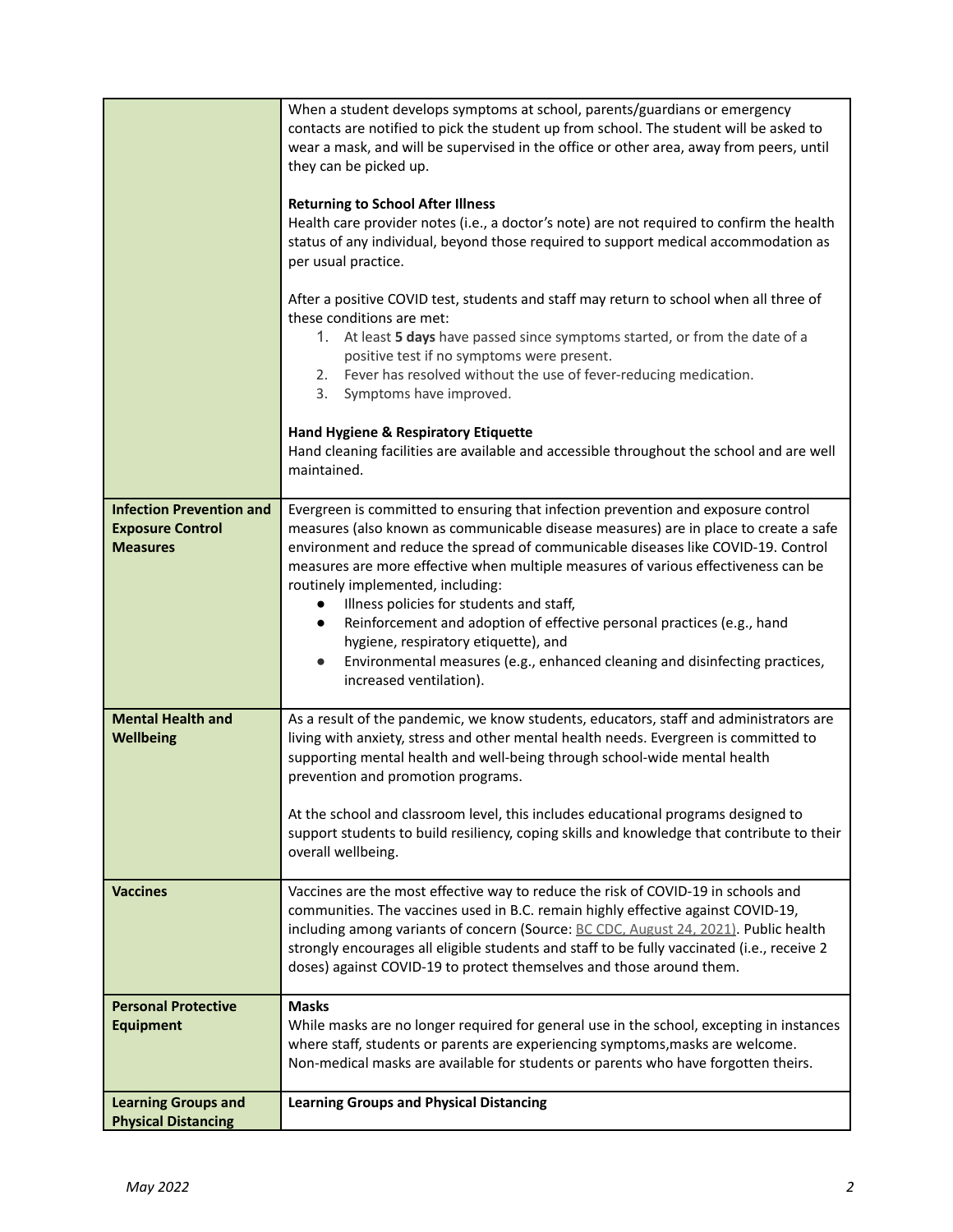|                                                                                        | Physical distancing is no longer required, but Evergreen Independent School will<br>continue to support the personal space preferences of staff and students.                                                                                                                                                                                                                                                                                                                                                                                                                                                                                                                                                                                                                                                                                                                                                    |
|----------------------------------------------------------------------------------------|------------------------------------------------------------------------------------------------------------------------------------------------------------------------------------------------------------------------------------------------------------------------------------------------------------------------------------------------------------------------------------------------------------------------------------------------------------------------------------------------------------------------------------------------------------------------------------------------------------------------------------------------------------------------------------------------------------------------------------------------------------------------------------------------------------------------------------------------------------------------------------------------------------------|
| <b>Visitor Access</b>                                                                  | Visitors are asked to follow the school's communicable disease plan, including<br>completing a daily health check and not entering the school if they are sick.<br>A sign in/sign out process is in place for all visitors and staff who are not typically<br>onsite.                                                                                                                                                                                                                                                                                                                                                                                                                                                                                                                                                                                                                                            |
| <b>Staff Gatherings</b>                                                                | Staff gatherings and events occur in line with those permitted as per relevant local,<br>regional, provincial and federal public health recommendations and Orders.                                                                                                                                                                                                                                                                                                                                                                                                                                                                                                                                                                                                                                                                                                                                              |
| <b>Daily Health Check</b><br><b>Illness and</b><br>Self-Assessment<br><b>Protocols</b> | <b>Daily Health Check</b><br>Staff, parents and students are reminded of their responsibilities to complete a Daily<br>Health Check and are provided with resources as required. Parents and caregivers are<br>responsible for assessing their children daily before sending them to school.<br><b>Staying Home, Self-Isolation and Illness</b><br>Students, staff or other adults must stay home if they are required to self-isolate.<br>Additional information on self-isolation requirements and support is available from<br>BCCDC. Students, staff or other adults are asked to stay at home when sick, as this is<br>one of the most important ways to reduce the introduction to and the spread of illness<br>in schools.<br>Students and staff who experience symptoms consistent with a previously diagnosed<br>health condition (e.g. seasonal allergies) can continue to attend school when they are |
|                                                                                        | experiencing these symptoms as normal.                                                                                                                                                                                                                                                                                                                                                                                                                                                                                                                                                                                                                                                                                                                                                                                                                                                                           |
| <b>Hand Hygiene &amp;</b><br><b>Respiratory Etiquette</b>                              | <b>Hand Hygiene</b><br>Washing hands with plain soap and water for at least 20 seconds is the most<br>effective method. The water temperature does not change the effectiveness of<br>washing hands with plain soap and water.<br>Evergreen provides regular opportunities for students to practice hand<br>hygiene.<br>Handwashing will be encouraged upon school entry and before/after breaks<br>and eating, using washroom and using frequently touched shared equipment.<br><b>Respiratory Etiquette</b>                                                                                                                                                                                                                                                                                                                                                                                                    |
|                                                                                        | Students and staff will practice respiratory etiquette by coughing and sneezing into<br>their elbow, sleeve, or a tissue and immediately performing hand hygiene.                                                                                                                                                                                                                                                                                                                                                                                                                                                                                                                                                                                                                                                                                                                                                |
| <b>Personal Items</b>                                                                  | Staff and students can continue to bring personal items to school, and will be<br>encouraged to refrain from sharing any items that come in contact with the mouth,<br>such as food, drinks, unwashed utensils, wind instruments, etc.                                                                                                                                                                                                                                                                                                                                                                                                                                                                                                                                                                                                                                                                           |
| <b>Carpooling/Bus</b><br><b>Transportation</b>                                         | <b>Bus Transportation to Field Trips</b><br>With respect to school travel, Evergreen will adhere to guidance, recommendations and<br>orders from regional Medical Health Officers and the Provincial Health Officer (PHO),<br>including COVID-19 resources.                                                                                                                                                                                                                                                                                                                                                                                                                                                                                                                                                                                                                                                      |
| <b>Cleaning and</b><br><b>Disinfecting</b>                                             | <b>Cleaning Frequency</b><br>The school will ensure general cleaning and disinfecting of frequently touched surfaces,<br>at least once in a 24-hour period. This includes:<br>Cleaning and disinfecting any surface that is visibly dirty<br>Emptying garbage containers daily                                                                                                                                                                                                                                                                                                                                                                                                                                                                                                                                                                                                                                   |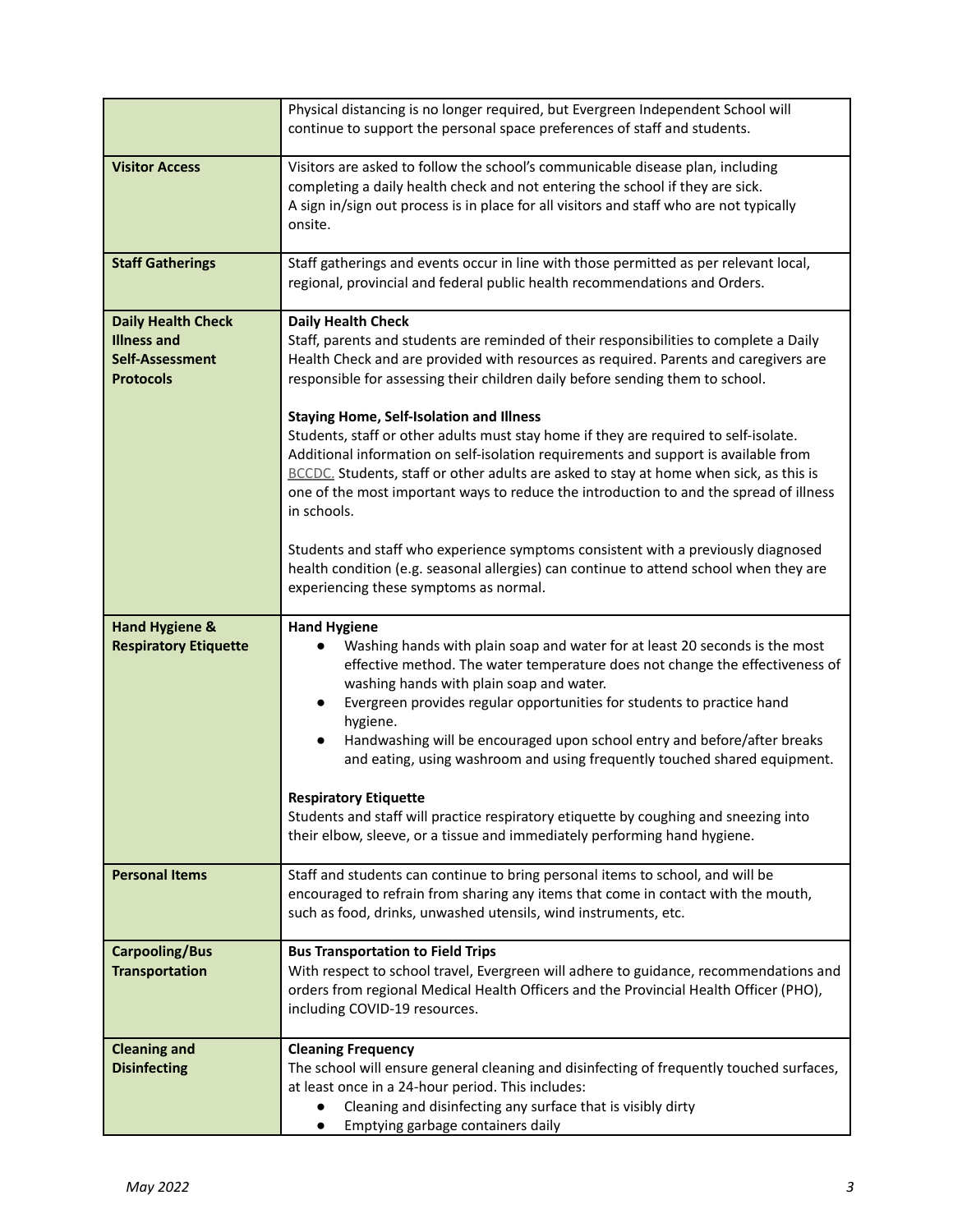|                                                                                  | Practices are in place to clean and disinfect frequently touched surfaces intermittently<br>through the day.<br>The requirements for daily cleaning and disinfecting outlined above do not apply to<br>spaces/equipment that are not being used by students, staff, or visitors.<br>Students and staff are encouraged to practice hand hygiene frequently, and teachers                                                                                                                                                                                                                                                                                                                        |
|----------------------------------------------------------------------------------|------------------------------------------------------------------------------------------------------------------------------------------------------------------------------------------------------------------------------------------------------------------------------------------------------------------------------------------------------------------------------------------------------------------------------------------------------------------------------------------------------------------------------------------------------------------------------------------------------------------------------------------------------------------------------------------------|
|                                                                                  | and staff will follow School policies for cleaning bodily fluids, if necessary, including the<br>wearing of gloves.                                                                                                                                                                                                                                                                                                                                                                                                                                                                                                                                                                            |
| <b>Ventilation and Air</b><br><b>Circulation</b>                                 | All HVAC systems are operated and maintained as per standards and specifications, and<br>are working properly. In order to enhance school ventilation Evergreen will open<br>windows, hold activities outdoors when possible, and consider moving classrooms<br>outside when space and weather permit.                                                                                                                                                                                                                                                                                                                                                                                         |
| <b>Emergency and</b><br><b>Evacuation Drills</b>                                 | Evergreen will continue to practice various emergency procedures, including school fire<br>evacuation drills, lockdown drills, etc.                                                                                                                                                                                                                                                                                                                                                                                                                                                                                                                                                            |
| <b>Fundraisers and</b><br><b>Community Use of</b><br><b>Facilities</b>           | Evergreen will continue to offer fundraisers, implemented in line with the guidelines<br>outlined in this document and will follow school policy. Fundraisers involving the sale<br>of food items will align with the Guidelines for Food and Beverage Sales in BC Schools.<br>Community use of school facilities, including the Pavilion, will be aligned with related<br>public health guidance, recommendations, and Orders.                                                                                                                                                                                                                                                                |
| <b>Junior and regular</b><br>Kindergarten                                        | Evergreen will provide information about communicable disease prevention measures<br>as part of communications to students and their families prior to school start.<br>Parents/caregivers must follow guidelines for visitors;<br>Opportunities will be provided for Jr./Kindergarten students to practice social<br>distancing, and proper hand washing;<br>Frequently touched items like toys or manipulatives that may not be able to be<br>$\bullet$<br>cleaned often (e.g., fabrics) or at all (e.g., sand, foam, playdough, etc.) can be<br>used, if hand hygiene is practiced before and after use; and<br>Carpets and rugs will be used, but cleaned on a regular basis.<br>$\bullet$ |
| Curriculum, Programs,<br><b>Field Trips, Fundraisers</b><br>and other Activities | Students will participate in Music and Physical education programs, with additional<br>safety measures in place. Masks are not required outdoors or when doing activities<br>that cannot be performed while wearing a mask.                                                                                                                                                                                                                                                                                                                                                                                                                                                                    |
|                                                                                  | <b>Physical Education</b><br>Students are encouraged to practice proper hand hygiene before and after using<br>frequently touched pieces of equipment (e.g., before and after a sports game using a<br>shared ball). Students are asked to follow proper respiratory etiquette at all times.                                                                                                                                                                                                                                                                                                                                                                                                   |
|                                                                                  | <b>Music</b><br>Students must continue to wear masks while singing, except when outdoors where<br>they will be expected to follow social distancing protocols.<br>Shared equipment will be cleaned and disinfected, and students are encouraged to<br>wash their hands before and after use. Students will be asked not to share equipment<br>that touches the mouth, like an instrument mouthpiece or mouthguard, unless cleaned<br>and disinfected in between uses.                                                                                                                                                                                                                          |
|                                                                                  | <b>Field Trips</b><br>Local field trips are permitted in accordance with existing school policies and<br>procedures, and as per relevant local, regional, Provincial, and Federal public health.<br>Additional measures specific to field trips include transportation guidelines:                                                                                                                                                                                                                                                                                                                                                                                                             |